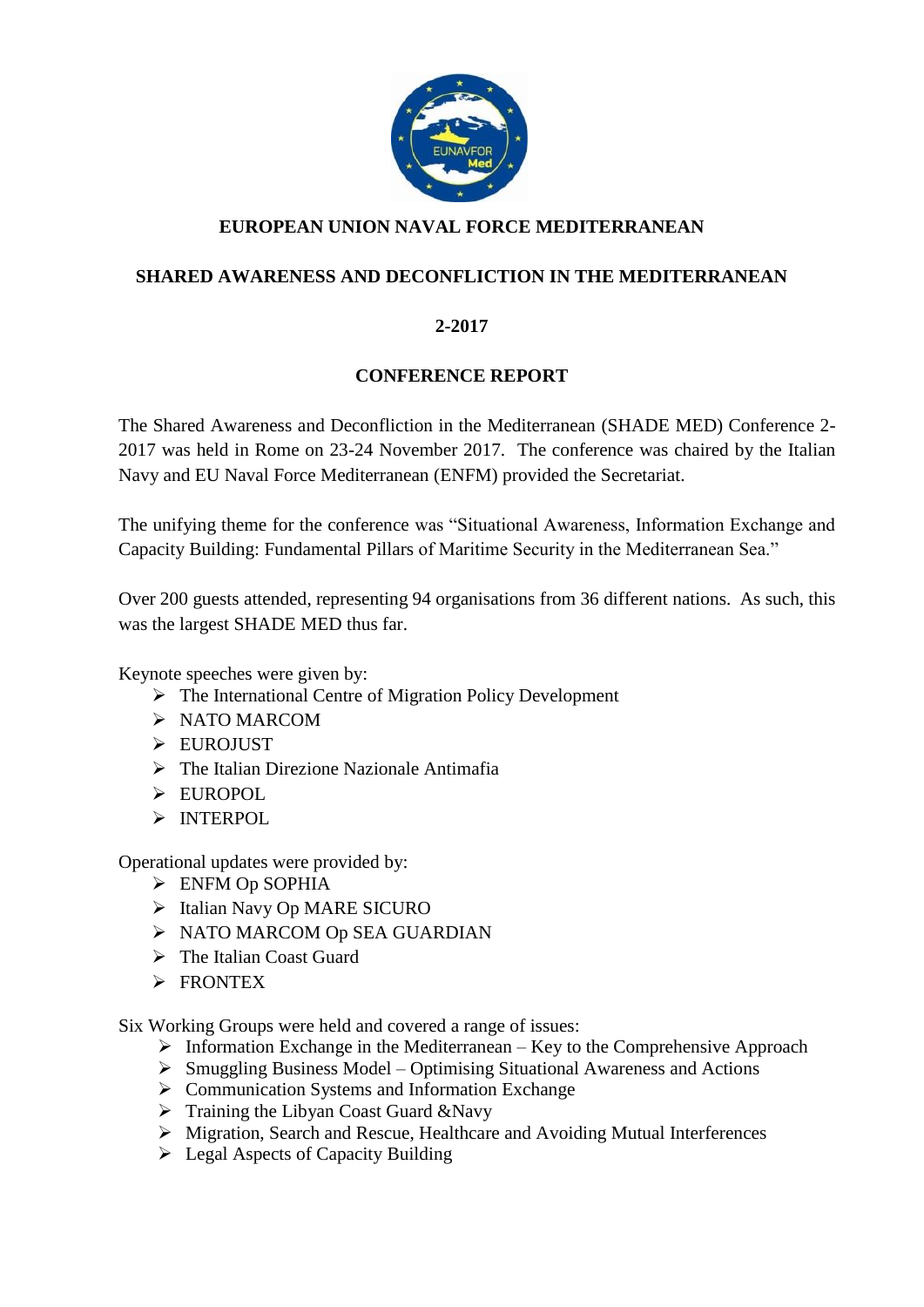### **WORKING GROUP PROGRESS SINCE SHADE MED 1-2017** (Held in June 2017)

#### **WG1: Information Exchange in the Mediterranean**

- $\triangleright$  Enhancing cooperation and de-confliction:
- $\triangleright$  Increased information sharing, including through the use of SMART, to enhance unclassified information exchange, including with commercial shipping.
- $\triangleright$  The SMART CHAT service has become the main channel for exchanging information and reports between the Libyan Coast Guard and navy and ENFM OHQ.
- ➢ Improving Maritime Situational Awareness among complementary operations including OMS, SOPHIA, TRITON and OSG with monthly meetings and unclassified VTCs, focusing de-confliction in the central Mediterranean.
- $\triangleright$  Improvement in information sharing with the IT Navy.
- $\triangleright$  Improvement in information sharing with FRONTEX.
- $\triangleright$  A short trial has been set-up to test the simple and reliable channels of communication between the OHQ JOC and merchant vessels at sea.

#### **WG2: Smuggling Business Model**

- ➢ Enhancing common understanding of the efforts to put an end to human smuggling and prevent the loss of human lives at sea in both governmental and non-governmental agencies.
- ➢ Points of Contacts have been created between agencies.
- $\triangleright$  Improved use of the SMART system.

### **WG3 - Communication Systems & Information Exchange**

- ➢ The credentials for SMART accounts have steadily improved. Accounts have been checked and unused profiles cleaned up to improve performance.
- ➢ Work is underway with the shipping owners and organisations with an expectation that the number of shipping companies the community will increase.
- ➢ SMART Training for LCG&N was conducted in August 2017 as part of Training Package 2, with plans underway for a future course.

### **WG4: Training the Libyan Coast Guard & Navy**

- ➢ SMART training in Rome with 3 Libyan personnel trained.
- ➢ Training Package in Italy, with 59 Libyans trained on Sub-module A and 6 Libyans trained on Sub-module D.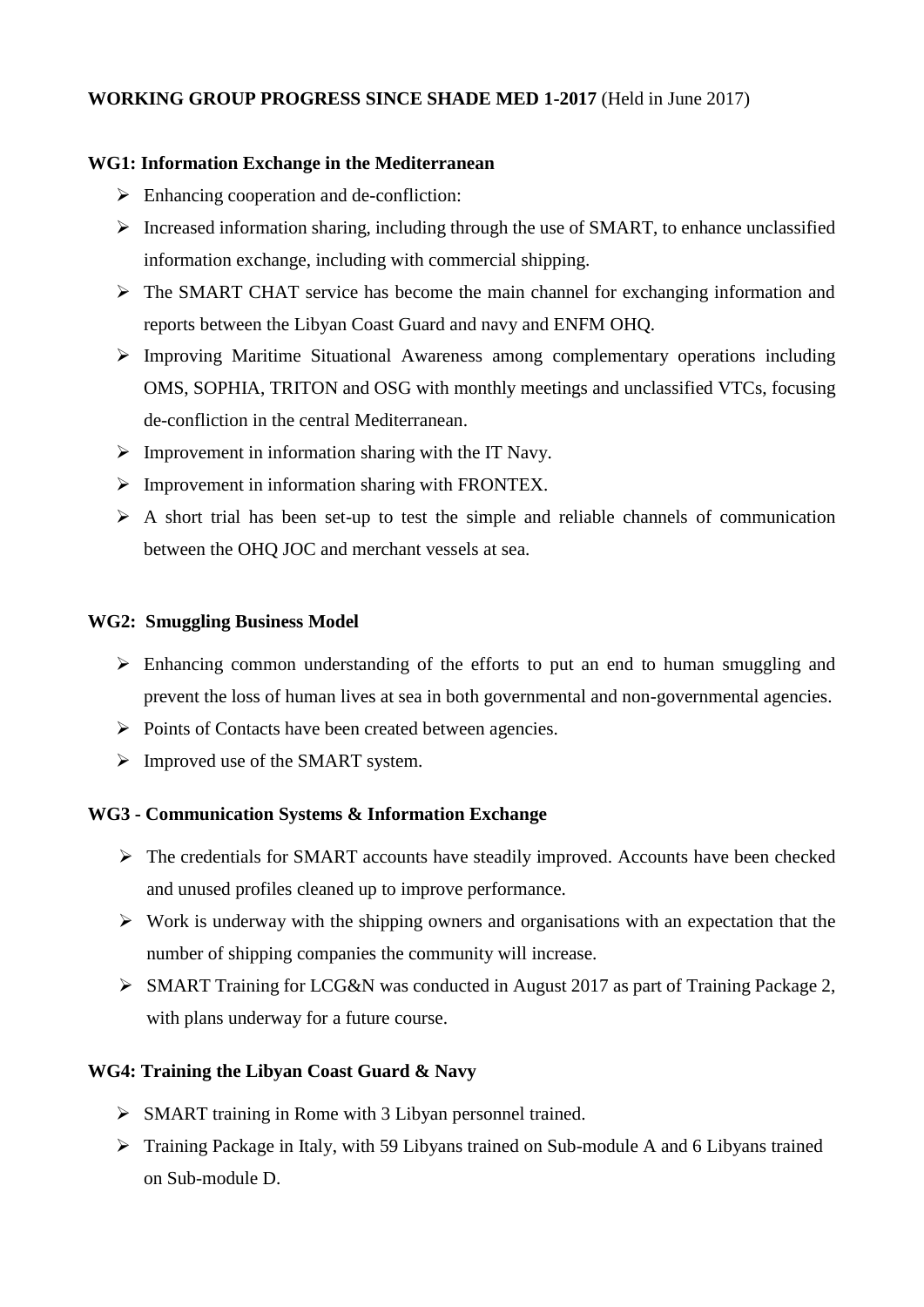#### **WG 5: Migration, SAR and Healthcare**

- ➢ Raised awareness of the requirement for enhanced coordination between the Italian MRCC and ENFM in order to address security concerns raised by NGOs operating in the grey zone of 12/13 NM.
- ➢ SAR NGOs have agreed to continue exchanging information with ENFM with the aim to consolidate a common vision on procedures and common practices.

### **WG6: Legal Aspects of Capacity Building**

- ➢ A "rubber-boat ban to Libya", has been established by the European Union (Council Regulation (EU) 2017/1325 of 17 July 2017.
- ➢ Cooperation between law enforcement agencies has improved.
- ➢ A Crime Information Cell is under development.

### **ATTENDANCE**

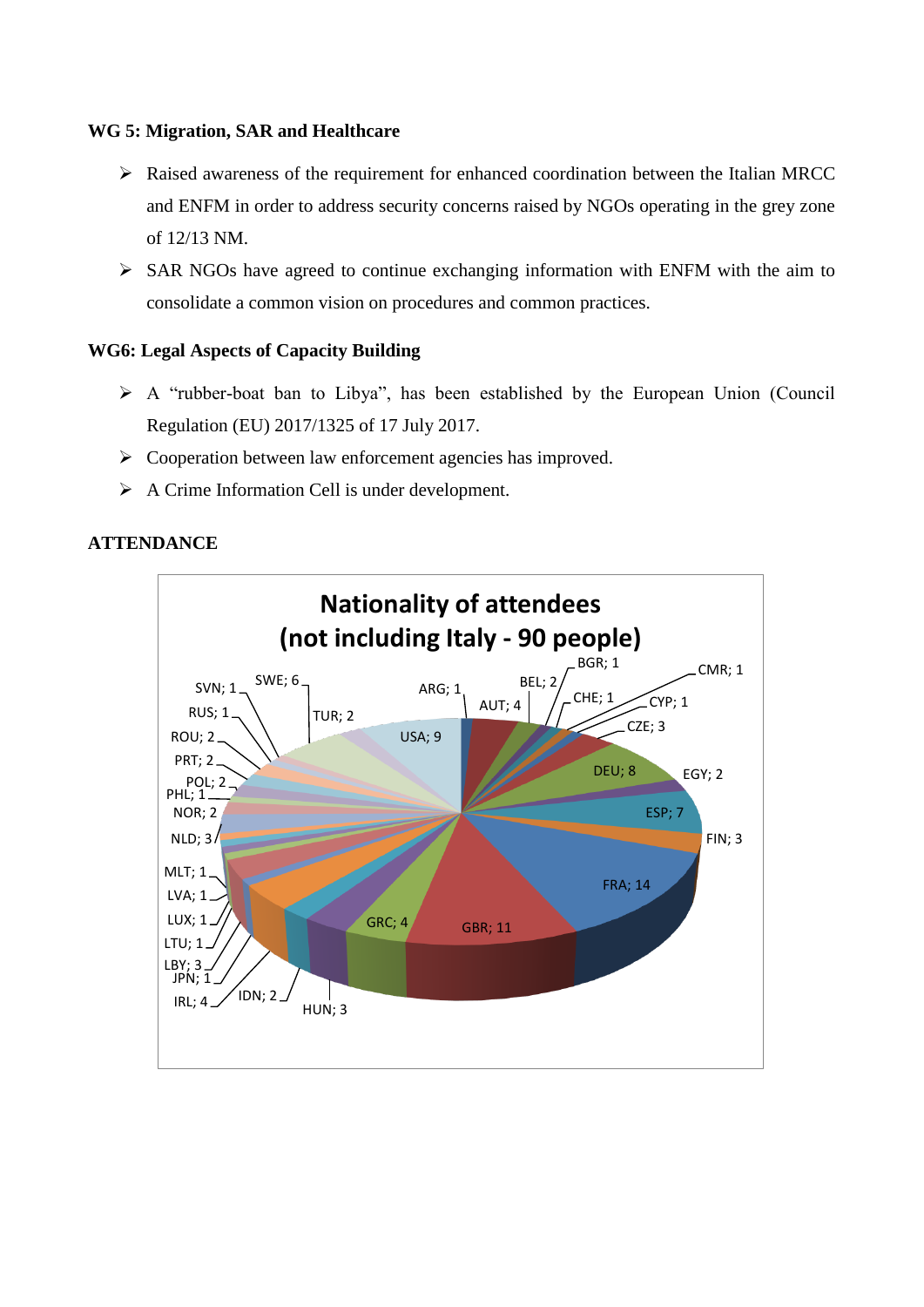## **WORKING GROUP OUTCOMES AND CONSIDERATIONS TO BE TAKEN FORWARD TO 1-2018**

| WG1             | <b>Information Exchange in the Mediterranean (ACTION: CJ3)</b>                                                                                      |  |  |
|-----------------|-----------------------------------------------------------------------------------------------------------------------------------------------------|--|--|
|                 | There is a need for greater sharing information and to have a reliable Maritime Situational Awareness in the Mediterranean Sea, in order<br>$\circ$ |  |  |
|                 | to improve security at sea and counter illegal trafficking, to enable stakeholders to operate and to grant freedom of navigation to shipping        |  |  |
|                 | industries.                                                                                                                                         |  |  |
|                 | The "Guidance on the voluntary exchange of information between EUNAVFORMED and ships operating in the Central Mediterranean<br>$\circ$              |  |  |
|                 | Sea" is a starting point for identifying the information to share. The shipping industry has a fundamental role to play.                            |  |  |
|                 | Having a common tool, such as SMART, to share information would be useful for cooperation among relevant military, governmental,<br>$\circ$         |  |  |
|                 | NGOs, civilian and private stakeholders.                                                                                                            |  |  |
|                 | To implement such cooperation it would be useful to organize dedicated meetings involving international and regional shipping<br>$\circ$            |  |  |
|                 | associations and other stakeholders.                                                                                                                |  |  |
|                 | A dedicated exercise for information sharing should be conducted, involving a range of actors, and be based on the procedures stated in<br>$\circ$  |  |  |
|                 | the "Guidance".                                                                                                                                     |  |  |
|                 |                                                                                                                                                     |  |  |
| WG <sub>2</sub> | The Smuggling Business Model (ACTION: CJ2)                                                                                                          |  |  |
|                 | Products relating to SBM should be passed to as many stakeholders as possible.<br>$\circ$                                                           |  |  |
|                 | A short evolution of the SBM, its structure and functioning and likely developments should be developed, involving all stakeholders in<br>$\circ$   |  |  |
|                 | order for them to prepare for SHADE MED 1-2018.                                                                                                     |  |  |
|                 |                                                                                                                                                     |  |  |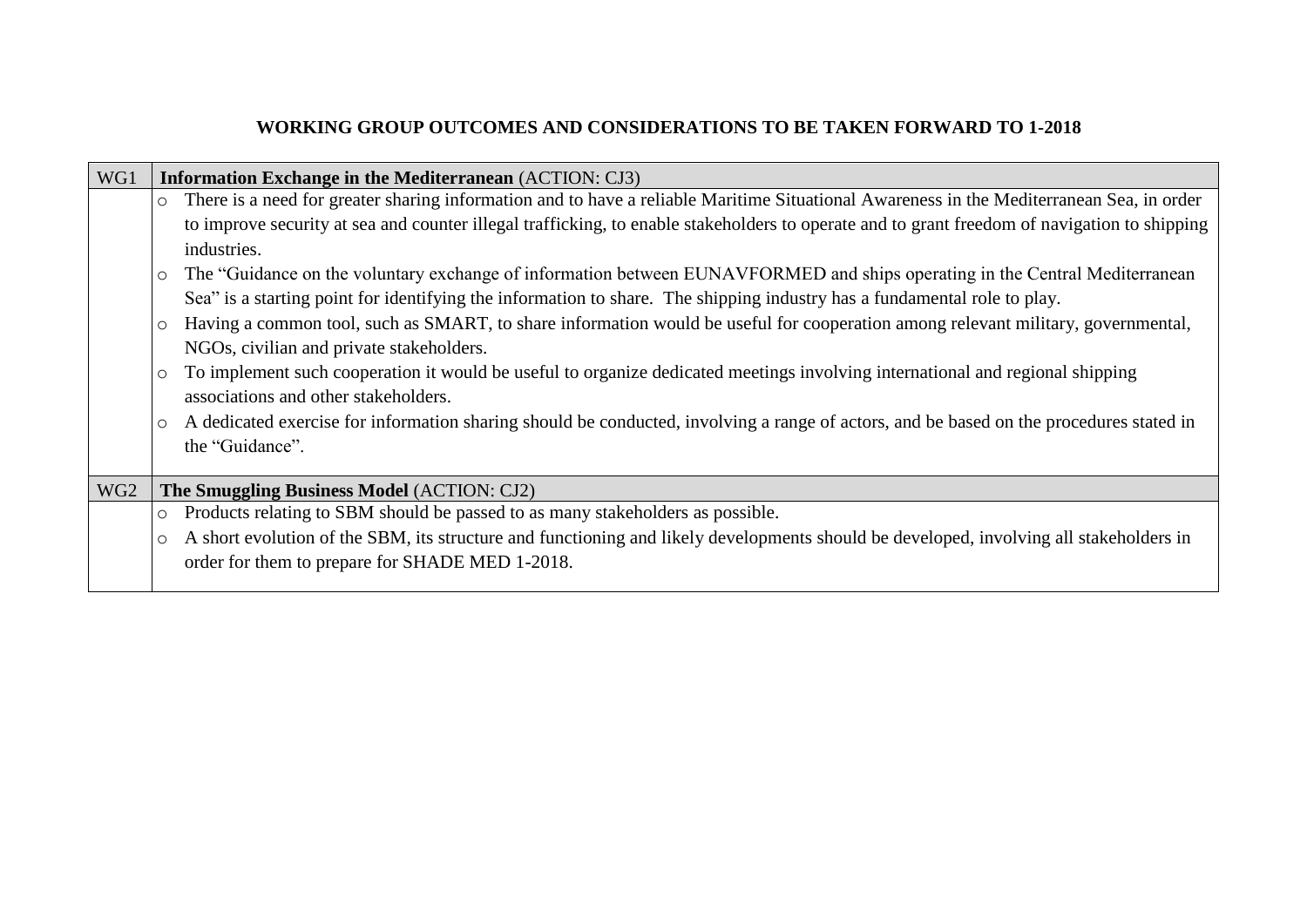| WG3 | <b>Communication Systems and Information Exchange (ACTION: CJ6)</b>                                                                                  |
|-----|------------------------------------------------------------------------------------------------------------------------------------------------------|
|     | Based on the outcomes of the last SHADE MED, a TOOLBOX issued from the SMART platform has been created. This will now be<br>$\circ$                  |
|     | evaluated to find to what extent it has been used, how it can be improved and how it can be expanded.                                                |
|     | It is necessary to divide the SMART platform into basic parts. This should make it easier for the users to adopt these applications (e.g.<br>$\circ$ |
|     | single use of MPR, chat function or download area) to their need and to use them on their existing communication channels application                |
|     | (e.g. Internet, Voice, Telephone).                                                                                                                   |
|     | Spread the document "Guidance on the voluntary exchange of information between EUNAVFORMED and ships operating in the<br>$\circ$                     |
|     | Central Mediterranean Sea" to the WG discussions participants, enabling to add comments and returning it to ENFM CJ6 Branch.                         |
|     |                                                                                                                                                      |
| WG4 | Training the LCG&N (ACTION: CJ7)                                                                                                                     |
|     | English language training should be programmed into future Training Packages.<br>$\circ$                                                             |
|     | Make use of existing maritime exercises in training.<br>$\circ$                                                                                      |
|     | Consider the introduction of scenario-based "judgemental training" with the Libyan Coast Guard and Navy.<br>$\circ$                                  |
| WG5 | Migration, Search and Rescue and Healthcare (ACTION: CJ9)                                                                                            |
|     |                                                                                                                                                      |
|     | Healthcare: The use of a common death certificate should be investigated, to be used by all ships involved in the mission and in<br>$\circ$          |
|     | compliance with Italian law (as the country most likely to receive the dead).                                                                        |
|     | There is a need for clear messaging and information about Search and Rescue, in order to raise awareness among all stakeholders.<br>$\circ$          |
|     | Sharing of information among all the actors involved in the same operational environment is good, but sharing best practices should be<br>O          |
|     | next.                                                                                                                                                |
|     | SAR is focused on saving people, whatever their origin and status or the event generating an emergency rescue. Terminology is<br>O                   |
|     | important when discussing people in distress at sea, and stakeholders should refer to "people", not "migrants" or "refugees" unless their            |
|     | legal status has been absolutely determined.                                                                                                         |
|     |                                                                                                                                                      |